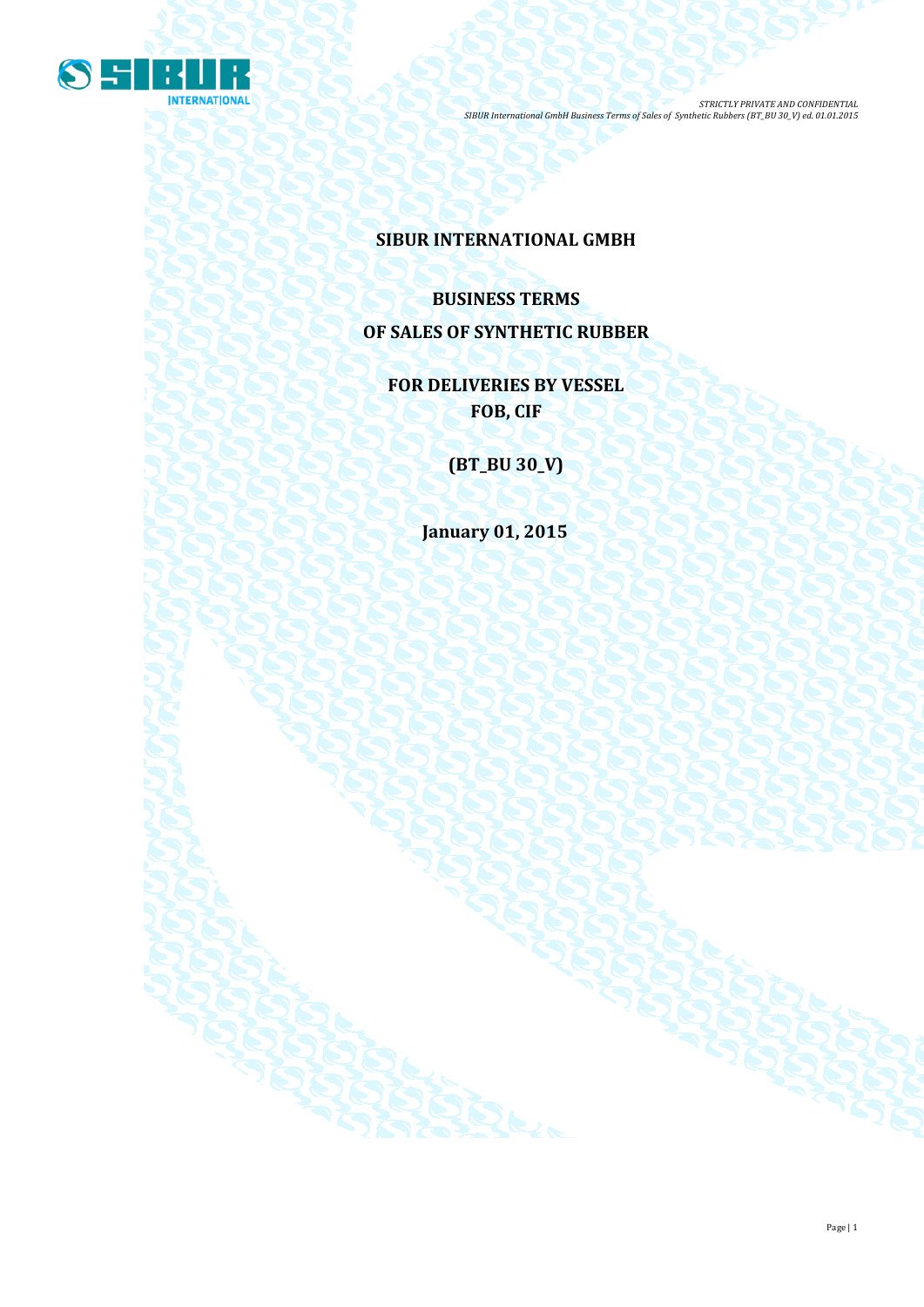

**CONTENTS**

**INTRODUCTORY PROVISIONS** 3

**PARAGRAPH I**

**Goods 3 3** 

**PARAGRAPH II Quality 3**

**PARAGRAPH III Quantity 3**

**PARAGRAPH IV Delivery basis 4 1999 1999 1999 1999 1999 1999 1999 1999 1999 1999 1999 1999 1999 1999 1999 1999 1999 1999 1999 1999 1999 1999 1999 1999 1999 1999 1999 1999 1999** 

**PARAGRAPH V Transportation 6**

**PARAGRAPH VI Shipment period 7** 

**PARAGRAPH VII Laytime 7 1** *Caption <b>7 Caption* **7** *Caption <b>7 Caption 7 Caption 7 Caption 7 Caption 7 Caption 7 Caption 7 Caption 7 Caption 7 Caption 7 Caption 7 Caption 7 Capt* 

**PARAGRAPH VIII Demurrage 18** 

**PARAGRAPH IX Price 8**

**PARAGRAPH X Payment terms 8** 

**PARAGRAPH XI Responsibilities of the parties 10 PARAGRAPH XII**

**Duration 10**

**ANNEX 1 Contract template 12**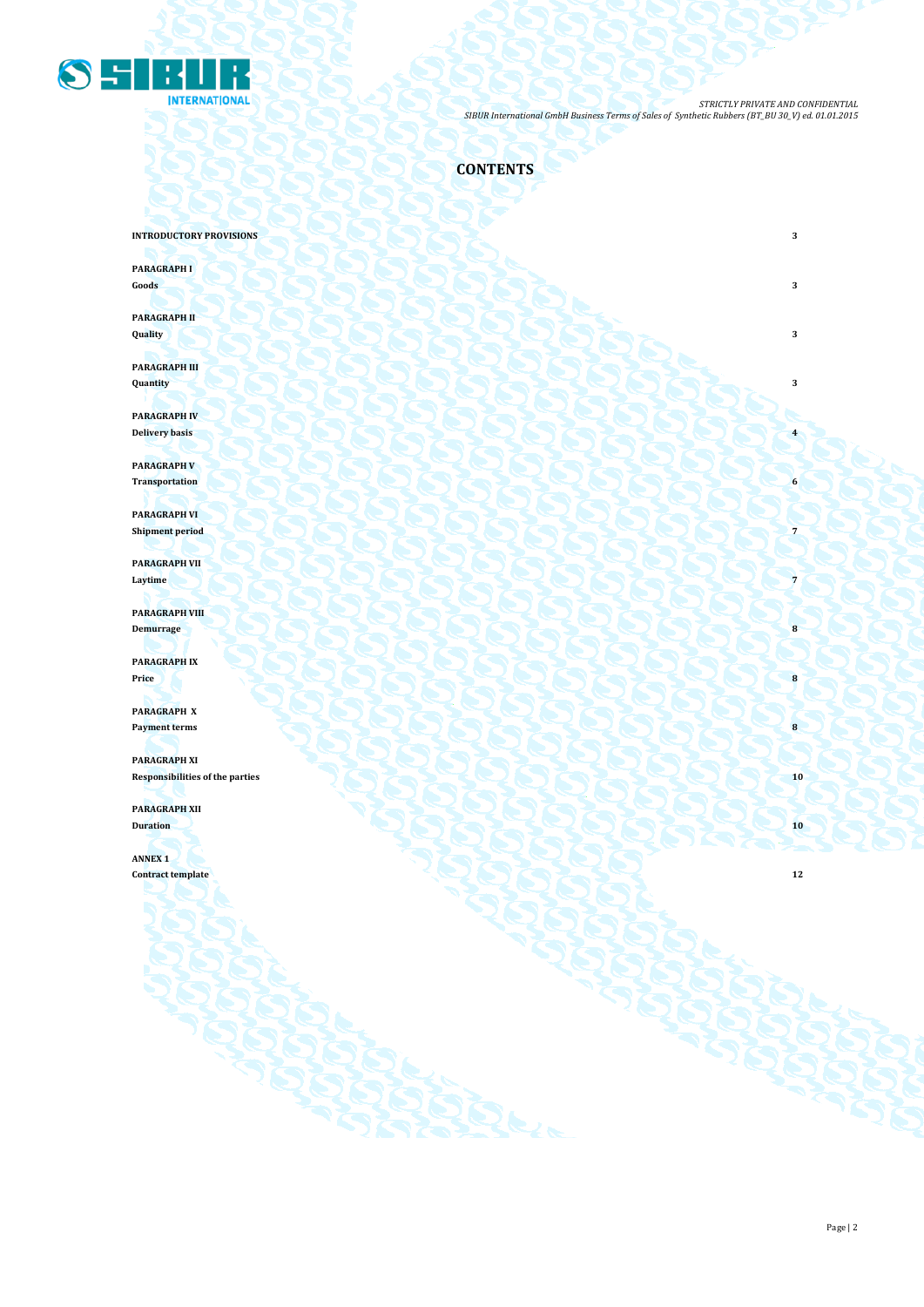

### **INTRODUCTORY PROVISIONS**

- A. These Business Terms ("Business Terms") shall apply to all agreements for sale of goods ("Contract") executed by and between SIBUR International GmbH ("Sibur") and Buyer that incorporate these Business Terms by reference. The version of these Business Terms published by Sibur (whether delivered by Sibur to Buyer before or upon the entry into the Contract or, if not so delivered, then as published on the websit[e http://www.sibur-int.com\)](http://www.sibur-int.com/) as of the date when the Contract takes effect shall apply to the relevant Contract. The Business Terms may be amended, revised, restated or supplemented by Sibur from time to time.
- B. These Business Terms are accompanied and supplemented by the General Terms of SIBUR International GmbH for sales of petrochemicals and hydrocarbons ("General Terms"). The version of the General Terms published by Sibur (whether delivered by Sibur to the Buyer before or upon the entry into the Contract or, if not so delivered, then as published on the website [http://www.sibur-int.com\)](http://www.sibur-int.com/) as of the date when the Contract takes effect shall apply to the relevant Contract. The Parties agree that the General Terms are incorporated into these Business Terms by reference and that they apply to the Contract.
	-
- C. If there is any conflict, ambiguity or inconsistency between General Terms, the Business Terms the Contract and/or Incoterms, the order of priority of such documents (from highest to lowest) shall be as follows:
	- 1. the Contract;
	- 2. the Business Terms;
	- 3. the General Terms; and
	- 4. Incoterms
- D. All terms used, but not defined herein shall have the respective meanings set forth in the Contract and/or the General Terms, and/or Incoterms.

### **PARAGRAPH I GOODS**

1.1. Seller shall deliver the Goods to Buyer in accordance with the Contract.

### **PARAGRAPH II QUALITY**

- 1.1 The quality of the Goods shall be confirmed by a Certificate of Quality issued by the Seller or by the Manufacturer of the Goods, and/or the Inspector's Report (as the case may be).
- 1.2 The Buyer, upon the Seller's prior written request, shall send to the Seller the samples of the Goods for testing. The Seller may at its own discretion perform such testing based on the TU and ASTM methods or initiate an inspection in accordance with the Section 2.3. hereof. In the event either Party does not agree with the results of the test(s) made by the Seller in accordance with this Section 2.2, the quality inspection shall be determined by an independent Inspector in accordance with Section 2.3. hereof.
- 1.3 Unless otherwise agreed by the Parties in the Contract, the quality inspection shall be performed at the Place of Shipment by an Inspector of an internationally recognised inspection company mutually agreed between the Parties and in accordance with the standard practice (i) at the place of the inspection or (ii) of the Inspector if there is no standard practice at the place of inspection.
- 1.4 The inspection results shall be documented in the Inspector's Report and shall be conclusive and binding on the Parties for invoicing purposes, and for quality purposes and shall be final and binding for both Parties, except in case of fraud or manifest error.
- 1.5 In the event that the quality of the Goods does not conform with the contractual Specification, the Parties shall discuss the Buyer's remedies for such non-conforming the Goods. The remedies may include, for example, a

#### *STRICTLY PRIVATE AND CONFIDENTIAL SIBUR International GmbH Business Terms of Sales of Synthetic Rubbers (BT\_BU 30\_V) ed. 01.01.2015*

price adjustment for the Goods. The outcome of the Parties' discussion shall be documented in a written Amendment to the Contract.

- 1.6 The costs of the inspection (under paragraph 2.3) shall be equally shared between the Seller and the Buyer. Any other inspections and related services, if required by the Buyer, shall be performed at the Buyer's sole expense.
- 1.7 The Party initiating the inspection shall ensure that the Inspector issues the Inspector's Report to the Seller and the Buyer as soon as practicable and retains samples taken for at least 90 (ninety) Days from the date of inspection. 1.8 Claims.
	- Unless otherwise specified in the Contract claims if any on quality of the Goods to be provided by the Buyer to the Seller according to Part II of the General **Terms**

### **PARAGRAPH III QUANTITY**

- 3.1. Unless the Contract provides otherwise, the quantity inspection (if any) shall be determined at the Place of Shipment by an Inspector of an internationally recognized inspection company mutually agreed by the Parties and in accordance with the standard practice (i) at the place of the inspection or (ii) of the Inspector if there is no standard practice at the place of inspection. The Transport Document quantity of the goods shall be stated based on the Inspector's Report.
- 3.2. If the Inspector determines that the quantity of the Goods does not conform with the quantity stated in the Transport Document for more than 0.5 % (zero point five per cent) (the "Permitted Deviation") the Goods shall be accepted by the value defined by the Inspection with issuance of the respective off-loading acts signed by such Inspector. The Parties acknowledge and agree that in no event shall the Seller be considered to be in breach of its obligations in respect of the delivery of the Goods concerning any quantity deviation below the Permitted Deviation and the Buyer shall not be entitled to claim any losses, or liquidated damages, or any other claims resulting from such deviation . All claims concerning quantity deviation in excess of 0.5 % (zero point five per cent) shall be submitted by the Buyer according to paragraph 4 hereof.
- 3.3. Unless the Contract provides otherwise, the Planned Contract Quantity and/or the Planned Monthly Quantity specified (as the case may be) shall be subject to a tolerance of  $+/- 10$  % (plus/minus ten per cent) to be determined in the Seller's sole discretion.
- 3.4. The Actual Contract Quantity and/or Actual Monthly Quantity delivered under the Contract shall be equal to the quantity specified in the Transport Document.
- 3.5. The Actual Contract Quantity shall be the basis for determining the Total Goods Value.
- 3.6. The Actual Contract Quantity or the Actual Monthly Quantity (as appropriate) may deviate by not more than ten per cent (10 %) of the Planned Contract Quantity or the Planned Monthly Quantity respectively without giving rise to any right of Buyer to claim that Seller must meet the Planned Contract Quantity or the Planned Monthly Quantity specified in the Contract, and/or take back any surplus quantities to the Planned Contract Quantity or the Planned Monthly Quantity specified in the Contract as appropriate.
- 3.7. In the event that the Seller is not able to deliver the Planned Monthly Quantity or the Planned Contract Quantity of the Goods within specified period because of the reduction of the Manufacture production capacity, provided that the Seller informed the Buyer of this reasonably in advance, the Parties shall mutually agree delivery terms for the outstanding quantity of the Goods. The Seller's suggestions shall be taken into account and the Parties agree that the Seller will not be obliged to deliver in excess of the production capacity of the Manufacture. The Parties acknowledge that the remedy provided in this paragraph will be the sole remedy that the Buyer will have in the event the Seller is not able to deliver the Planned Monthly Quantity or the Planned Contract Quantity of Goods during the relevant period.
- 3.8. In the event that the Buyer orders less Goods than the Planned Monthly Quantity or the Planned Contract Quantity for a relevant period, the Seller at its own discretion may either: (i) agree to deliver the outstanding quantity of the Goods in the next period (the delivery schedule shall be decided by the Seller taking into account the Buyer's suggestions); or (ii) request the payment of 10% (ten per cent) of the Price of the outstanding quantity of the Goods as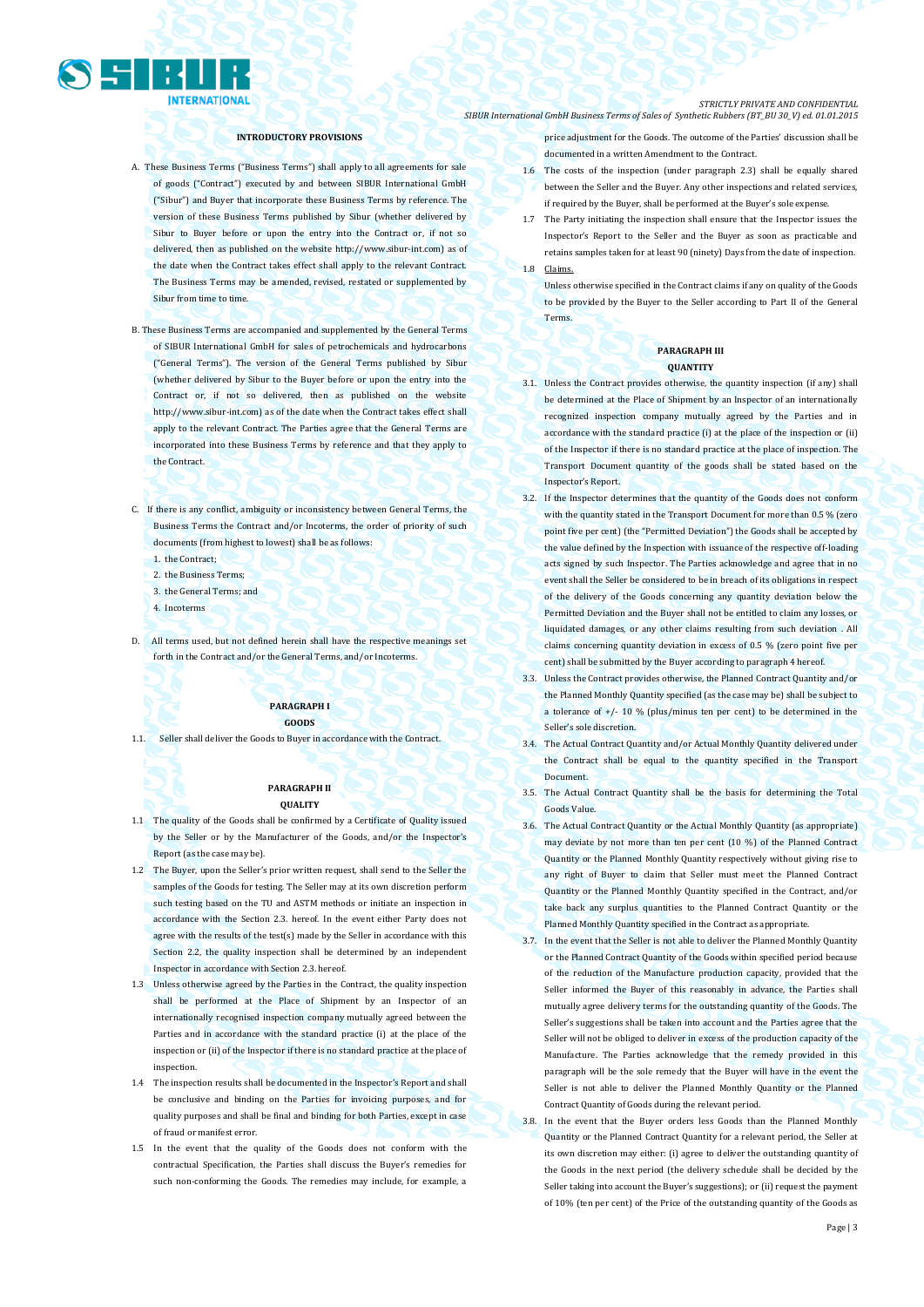liquidated damages (the Parties agree that the above amount is a genuine preestimate of loss the Seller will suffer if the Seller delivers a quantity of Goods less than the Planned Monthly Quantity or the Planned Contract Quantity. Without prejudice to the above, if the amount of actual damages exceeds the stated liquidated damages, the Seller may claim the actual amount of damages without limitation). The Seller shall notify the Buyer the option it chooses to proceed in writing. However, failure to notify will not waive the Seller's rights of remedy.

### 3.9. Deviation from the Planned Amount of the Goods

a) In case the Actual Contract Quantity or the Actual Monthly Quantity (as the case may be) is in excess of 100% (one hundred per cent) but less than or equal to 110% (one hundred and ten per cent) of the Planned Contract Quantity or the Planned Monthly Quantity respectively, the Buyer shall pay the outstanding balance within 5 (five) Days of receipt of an appropriate invoice from the Seller.

In case the Actual Contract Quantity or the Actual Monthly Quantity (as the case may be) is less than 100% (one hundred per cent) but in excess of or equal to 90% (ninety per cent) of the Planned Contract Quantity or the Planned Monthly Quantity respectively, the Seller may, in its own discretion, either: (i) meet the Planned Contract Quantity or the Planned Monthly Quantity (as the case may be) in further Shipments, or (ii) repay to the Buyer the Prepayment paid by the Buyer for the Goods not delivered within 3 (three) Days after the execution of the respective Verification Act (option (ii) is not applicable to post payment of the Goods); or (iii) apply such amount of the Prepayment paid by the Buyer for the Goods not delivered to the further Shipments (if applicable). The Buyer's rights set forth in this paragraph shall be the Buyer's sole and exclusive remedy for such Shipment, howsoever caused, always excepting fraud, and the Seller shall have no other liability to the Buyer whatsoever.

c) In the event that the Actual Contract Quantity or the Actual Monthly Quantity (as the case may be) is in excess of 110% (one hundred and ten per cent) of the Planned Contract Quantity or the Planned Monthly Quantity respectively, the Buyer may, in its own discretion: (i) return any quantity in excess of 110% (one hundred and ten per cent) of the Planned Contract Quantity or the Planned Monthly Quantity respectively to the Seller at the Seller's expense, or (ii) to retain any Goods quantity in excess of 110% (one hundred and ten per cent) of the Planned Contract Quantity or the Planned Monthly Quantity respectively upon its agreement to pay the Price for the entire quantity taken provided that any of such Buyer's decisions shall be made within 1 (one) Day after Delivery Date of the respective Goods. The payment for such Goods shall be made by the Buyer within 5 (five) Days of the date of the Seller's invoice

d) In the event that the Actual Contract Quantity or the Actual Monthly Quantity (as the case may be) is less than 90% (ninety per cent) of the Planned Contract Quantity or the Planned Monthly Quantity respectively, the Buyer may require the Seller to pay to the Buyer direct losses incurred by the Buyer, provided that such direct losses are evidenced by sufficient documentation. Such payment shall be made within 7 (seven) Days after the execution of the respective Verification Act by the Parties. The Parties agree that in any case, the maximum amount of direct losses may not exceed 10% (ten per cent) of the Price of the Goods which were not delivered. The Buyer's rights set forth in this paragraph shall be the Buyer's sole and exclusive remedy for such short delivery, howsoever caused, always excepting fraud, and the Seller shall have no other liability to the Buyer whatsoever.

e) In the event that the Actual Contract Quantity or the Actual Monthly Quantity (as the case may be) is in excess of 110% (one hundred and ten per cent) of the Planned Contract Quantity or the Planned Monthly Quantity respectively and the Buyer fails to state its intention to return excess the Goods within the period specified above, the Buyer will be deemed irrevocably to have retained the excess the Goods and will accordingly pay for the excess the Goods retained within 5 (five) Days of the date of the Seller's invoice.

In the event that the Actual Contract Quantity or the Actual Monthly Quantity (as the case may be) is less than 90% (ninety per cent) of the Planned Contract Quantity or the Planned Monthly Quantity respectively and the Buyer fails to state request to compensate within 10 (ten) Days after the Delivery Date, the Buyer will be deemed irrevocably agreed with the Seller's obligation

#### *STRICTLY PRIVATE AND CONFIDENTIAL SIBUR International GmbH Business Terms of Sales of Synthetic Rubbers (BT\_BU 30\_V) ed. 01.01.2015*

to meet the Planned Contract Quantity or the Planned Monthly Quantity respectively (as the case may be) in further deliveries.

3.10. Claims.

Unless otherwise specified in the Contract claims if any on quantity of the Goods to be provided by the Buyer to the Seller according to Part II of the General Terms.

### **PARAGRAPH IV DELIVERY BASIS**

### **4.1. General Delivery Terms.**

The Seller shall use its reasonable endeavours to dispatch the Goods on the definite date or in any Day within the Shipment period (as the case may be) as specified in the Contract, but the time of dispatch shall not be of the essence. The Seller shall notify the Buyer immediately if the time of dispatch for the Goods cannot be met; in such a case the Parties shall re-schedule in good faith. **4.2. Transfer of risk and title.** 

The risk and title to the Goods shall transfer from the Seller to the Buyer at the Delivery Date, unless otherwise provided in the Contract. The Parties agree that the transfer of risk of loss or damage, and title to, the Goods is not conditional upon delivery of the Transport Document or any other documentation. Neither the time, method, nor the place of payment, method of transportation, form of Transport Document, manner of consignment nor place of acceptance of the Goods shall alter the foregoing.

#### **4.3. The Seller's right to refuse.**

The Seller may refuse to deliver the Goods at any time to if:

a) the delivery under an intended or customary route to the Place of Destination becomes impracticable for any reason whatsoever beyond the Seller's control;

b) the cost of the delivery to the Place of Destination (including Taxes) and/or insurance, if applicable, has been significantly increased (more than by 20 (twenty)% within 1 (one) month), which at the time of entry into the Contract could not be expected by the Seller; and/or

c) importation of the Goods at the Place of Destination is prohibited under the laws of the country in which such the Goods were produced, or by regulations, rules, directives or guidelines applied by the government of that country or any relevant agency thereof; and/or

d) the country, state, territory or region at which the Place of Destination becomes a country affected by Sanctions,

Should the Seller agree to undertake or complete the delivery under an alternative route or at an alternative Place of Destination nominated by the Buyer and accepted by the Seller (which acceptance shall not be unreasonably withheld), or under changed circumstances as the case may be, the Buyer shall reimburse the Seller for any additional costs and/or expenses incurred by the Seller.

### **4.4. CIF**

*This paragraph 4.4 shall be applied to the Contract providing CIF as delivery basis.*

#### 4.4.1.Delivery Date

The Delivery Date shall be the moment when the Goods have been loaded on board of the nominated Vessel by customary means of the loading port at the Place of Shipment which date is set in the Bill of Lading.

### 4.4.2. Delivery terms

a) Indicative dates of arrival. Where the Seller expressly or impliedly provides the Buyer with a date or a range of dates within which a nominated Vessel shall arrive at the Place of Destination. These shall be indicative only, made by the Seller as an honest assessment without guarantee. The Seller shall not assume any responsibility for the arrival of the Goods at the Place of Destination in the indicated period.

b) If applicable, the Nomination shall be made in accordance herewith. c) Where the Seller expressly or impliedly provides the Buyer with a date or a range of dates within which a nominated Vessel shall arrive at the unloading port these shall be indicative only, made by the Seller as an honest assessment without guarantee. The Seller shall not assume any responsibility for the delivery of the Goods at the unloading port in the indicated period.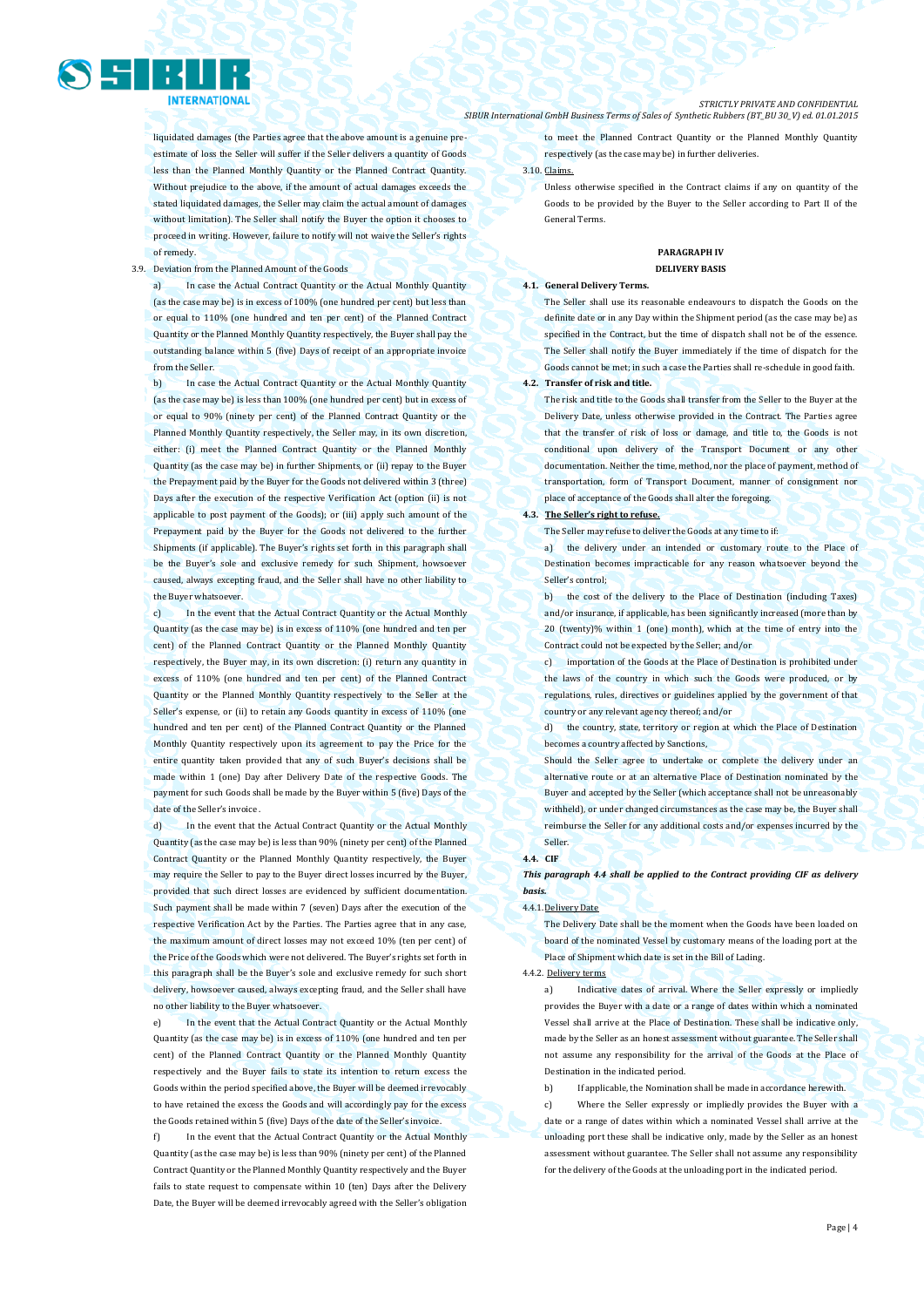

d) Immediately upon, but not later than one Day from, the receipt of the Seller's Nomination, the Buyer shall provide the Seller with the following information:

- full written instructions regarding the particulars for the Bills of Lading (consignee, contact details and address of the authorized person);
- other information necessary for the delivery and reasonably required
- by the Seller (number of the copies, addresses, etc.);

 other information which may be required or at the Place of Shipment, Place of Destination and/or by the Seller.

The Seller shall have the right to issue its own instructions if the Buyer fails to provide such instructions and/or information required by this paragraph. Any delays or time lost caused by any failure of the Buyer to comply with this paragraph shall count as laytime or time on demurrage.

### 4.4.3. Charterparty Conditions

The Seller may arrange transportation under the Bill of Lading which incorporates charterparty conditions normally in use for Vessels. Without prejudice to the generality of the foregoing, such conditions shall be deemed to include:

the provision that the Goods shall be unloaded from the Vessel at the Buyer's expense unless the Seller informed the Buyer reasonably in advance that the Seller bears the unloading costs; and

ii. the provision that where, at any time:

• importation of the Goods at the Place of Destination is prohibited under the laws of the country in which such the Goods were produced, or by regulations, rules, directives or guidelines applied by the government of that country or any relevant agency thereof; and/or

 the country, state, territory or region at which the Place of Destination becomes a country affected by the Sanctions,

the Goods shall be unloaded at an alternative safe port nominated by the Buyer that is not subject to any such prohibition and that is acceptable to the Seller (which acceptance shall not be unreasonably withheld) and the Buyer shall bear all and any costs (if any) involved in the Vessel's reaching such alternative Place of Destination and/or in the unloading of the Shipment at such place.

#### $4.4.4.$

Where necessary, the Seller shall provide the Buyer with reasonable support in acquisition of all appropriate licenses and clearances for the unloading of the Goods; provided that the Buyer shall reimburse the Seller's costs and expenses arising out of or in connection with such support.

### 4.4.5.Taxes prior to delivery

All taxes, customs and other duties and fees incurred as a result of the conclusion and execution of the Contract which are levied on the Goods prior to delivery or required for the dispatch of the Goods outside the customs territory of the Russian Federation will be paid by the Seller.

#### 4.4.6.Taxes after delivery

Unless otherwise expressly agreed by the Parties in the Contract, the Buyer shall pay all taxes, customs and other duties and fees incurred as a result of or in connection with the conclusion and execution of the Contract if any, after delivery.

#### **4.5. FOB**

*This paragraph 4.5 shall be applied to the Contract providing FOB as delivery basis.* 

### 4.5.1.Delivery Date

4.5.2.The Delivery Date shall be the moment when the Goods have been loaded on board of the nominated Vessel by customary means of the loading port at the Place of Shipment which date is set in the Bill of Lading.

#### 4.5.3.Delivery terms

a) The unloading of the Goods is the Buyer's sole responsibility and shall not prejudice completed delivery of the Goods by the Seller.

b) The time required by the Vessel to clean the tanks or otherwise prepare the Vessel for the loading of the Goods or start the transportation shall not be included in the laytime.

c) The Buyer provides the Seller with full and timely information about the Vessel and the Place of Destination, including but not limited to the required documents, the mode of operation. The named information is to be provided to the Seller via facsimile or by other means agreed upon by the Parties, at least 5

#### *STRICTLY PRIVATE AND CONFIDENTIAL SIBUR International GmbH Business Terms of Sales of Synthetic Rubbers (BT\_BU 30\_V) ed. 01.01.2015*

(five) Business Days prior to each scheduled Date of Shipment of the Goods by the Seller.

#### The information must include:

- i. the name of the Place of Destination (loading port);
- ii. the identity of the expected arrival terminal(s) at loading port;
- iii. the name of the Vessel and Vessel's master contact information; and
- iv. any other information requested by the Seller.

d) Should the Buyer fail to timely submit the named information, the Seller is not required to initiate the transportation and delivery of the Goods, which will not constitute a waiver of the Buyer's breach of Contract. Any delays in delivery of the Goods which result from inaccuracies of provided information will be on the account of the Buyer and shall not be viewed as breach of the Contract by the Seller.

- e) The Nomination, if applicable, shall be made in accordance herewith.
	- The information on the Vessel to be submitted by the Buyer shall include: i. name of the Vessel, date built, flag;
	- ii. position at 10:00 gmt on the date of Nomination and ETA loadport;
	- iii. deadweight:
	- iv. draft;
- v. length and width;
- vi. ballast type;
- vii. type of hull;
- viii. cp speed:
- ix. three previous cargoes;
- demurrage rate;
- xi. Vessel's approvals;
- xii. ship's agents loadport; and
- xiii. details of any other cargo on board and conditions of segregation.

The substitution of the nominated Vessel shall be subject to acceptance by the Seller and loading terminal.

### 4.5.4.Notice of Readiness (NOR)

ETA.

a) The Buyer shall arrange for the master of the Vessel loaded under the Contract to advise telegraphically to Seller's local representative about the following notices within the limits specified:

- i. At least 72 (seventy-two) hours before arrival to advise ETA.
- ii. At least 48 (forty-eight) hours before arrival to confirm or amend ETA.
- iii. At least 24 (twenty-four) hours before arrival to confirm or amend
- iv. On arrival to advise the exact time of arrival.

b) Upon arrival of the Vessel at the customary anchorage of the Place of Destination, the master of the Vessel or his local representative shall give Seller's local representative a written NOR evidencing the Vessel's readiness to load the Goods. Such NOR shall not be given until the Vessel has clean tanks ready for loading and has received all clearances required by Customs and/or other local government authorities.

c) The Buyer shall ensure that the Vessel and its master shall comply with the rules and regulations at Place of Destination. All damage which may occur to the Vessel, port infrastructure, surroundings and people for the reason of such non-compliance shall be on account of the Buyer alone.

d) If the Vessel tenders NOR at the Place of Destination before the first Day of the loading date-range allocated to that Vessel, it can be given a loading berth as soon as possible but without commitment or obligation by the Seller to load immediately and laytime shall begin on commencement of loading or at 06:00 hours a.m. local time on the first Day of the loading date-range, whichever occurs first.

e) If the Vessel tenders NOR after the loading date-range as well as if the Vessel is not ready (not suitable) for loading of the Goods, the Seller shall not be obligated to load the Goods which should have been loaded on such Vessel, unless the Seller specifically agrees to do so, in which case laytime shall begin when Vessel is all fast at berth.

f) In case the Vessel has not arrived at the port within the agreed delivery range, as well as if the Vessel is not ready (not suitable) for loading of the Goods but the Seller agrees to deliver the Goods, laytime shall commence when Vessel is all fast at berth.

g) If the Buyer fails to submit notifications and NOR when due, the Seller shall not be responsible for any eventual demurrage at loading port.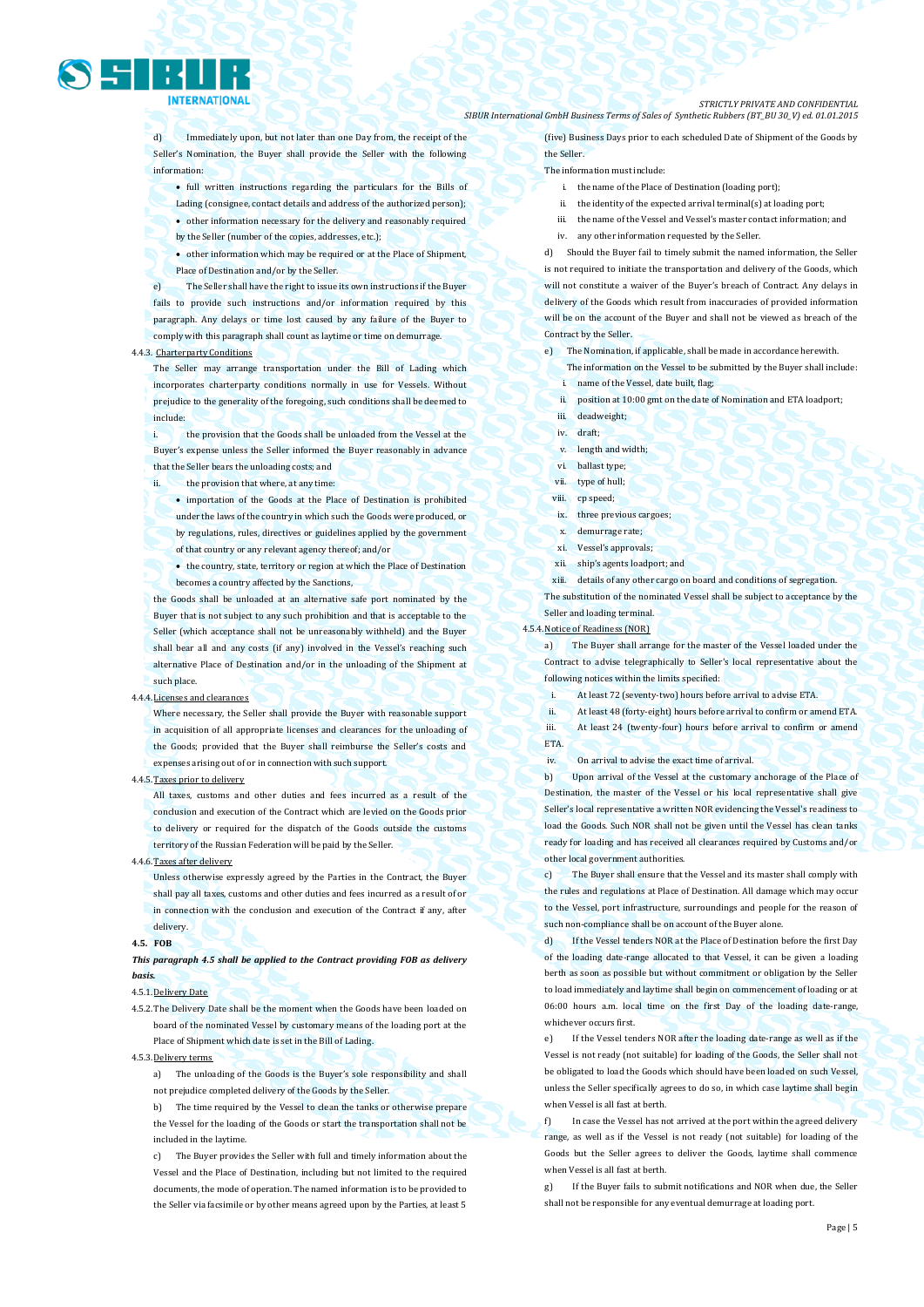

h) The Parties shall obtain any licenses, permits and documents which are necessary for successful import and export clearance of the Goods.

- i) Export permits shall be timely obtained by the Seller.
- j) Import permits shall be timely obtained by the Buyer.
- k) All delays for the reason of absence of custom clearance shall be at the expense of the liable Party.

#### 4.5.5.Taxes prior to delivery

All taxes, customs and other duties and fees incurred as a result of the conclusion and execution of the Contract which are levied on the Goods prior to delivery or required for the dispatch of the Goods outside the customs territory of the Russian Federation will be paid by the Seller.

### 4.5.6.Taxes after delivery

Unless otherwise expressly agreed by the Parties in the Contract, the Buyer shall pay all taxes, customs and other duties and fees incurred as a result of or in connection with the conclusion and execution of the contract if any, after delivery .

### 4.5.7.Deadfreight

Only deadfreight through the Seller's fault will be compensated by the Seller. If the Buyer requires the Seller to compensate for the deadfreight it shall provide the Seller with a relevant claim accompanied by all documents substantiating the Buyer's costs and expenses. Only reasonable deadfreight will be compensated.

### **PARAGRAPH V TRANSPORTATION**

5.1. **General conditions of transportation**

a) Transport Document under the Contract shall be the Bill of Lading (or "B/L" or "BL" or "BOL").

b) Delivery of the Goods shall be immediately followed and witnessed by presentation by the Seller to the Buyer or Carrier, or the Buyer's representative of a valid Transport Document. Such document shall be signed and marked by the Seller and Carrier at the place of loading and shall be deemed conclusive proof of delivery by the Seller.

The Buyer warrants that the Place of Destination is (i) reachable by the agreed means of Transport and (ii) suitable and equipped, if necessary, for unloading of the Goods.

#### 5.2. **Special conditions of transportation**

5.2.1.Where the Seller expressly or impliedly provides the Buyer with a range of dates within an agreed period of arrival of the Vessel at Place of Destination, the delivery of the Goods may be performed on any of the dates provided.

5.2.2.On the next Day after dispatch of the Goods the Seller shall provide the Buyer with all information necessary for unloading of the Goods:

- a) the Contract reference number;
- b) the name of arriving Vessel, from which the Goods must be unloaded;
- c) description of the Goods and their Bill of Lading quantity;
- d) estimated Time of Arrival and date of Bill of Lading;
- e) number of copies of Bill of Lading; and

f) details of any other cargo on board of the Vessel, if it can have any influence on unloading of the Goods process.

5.2.3.Where the Buyer charters the Vessel, the Buyer shall ensure the Vessel's fitness and cleanliness is satisfactory for delivery of the Goods in time and without affecting their quality. The cleanliness shall be evidenced by an appropriate certificate issued by Saybolt, SGS or other reliable body. However, it does not preclude the Seller to conduct an inspection of the Vessel and suspend the Goods' loading if there are reasonable doubts in the Vessel's condition. In this case the Parties shall promptly initiate an independent inspection, splitting relevant costs evenly. If the Vessel is found unsatisfactory, the Buyer may either: (i) clean the Vessel or (ii) substitute the Vessel with a satisfactory one or (iii) request to proceed with loading taking all risks related to adverse effect on the Goods. Option (iii) is allowed only upon the Seller's consent. Any related costs and expenses shall be borne by the Buyer or compensated in full by the Buyer to the Seller, including, without limitations, the Seller's costs and expenses related to delay in the delivery of the Goods.

5.2.4.The Buyer warrants that:

#### *STRICTLY PRIVATE AND CONFIDENTIAL SIBUR International GmbH Business Terms of Sales of Synthetic Rubbers (BT\_BU 30\_V) ed. 01.01.2015*

a) the unloading port and unloading terminal, indicated as the Place of Destination, shall comply and shall remain fully compliant with the requirements of the ISPS Code;

- b) the Buyer shall provide a safe port and safe berth for the Vessel and the Vessel shall, when fully laden, be able to safely reach, lie at, unload the Goods at, and depart from, the unloading terminal, always safely afloat, free from air draft and other physical restrictions and without causing damage to the unloading terminal, rivers, canals, shores, berths, docks, jetties, surroundings, environment and people.
- 5.2.5.The Buyer shall be liable for and shall indemnify the Seller in respect of any loss or damage, including but not limited to any liability for damage to the Vessel, the berth, terminal, rivers, canals, shores, berths, docks, jetties, surroundings, environment and people, additional freight costs or any deviation costs or any demurrage or detention, or expenses arising out of and in relation to any failure of the Buyer to comply with subsection 5.2.4. Any costs or expenses arising out of or related to security regulations or measures required at the Place of Destination by the unloading port or facility or any relevant authority in accordance with the ISPS Code, if applicable, (including but not limited to, security guards, launch services, tug escorts, port security fees or Taxes and inspections;) and any delays caused by any additional or special security measures, inspections or other action required at the Place of Destination by the unloading port or facility or any relevant authority as a result of the nominated Vessel's previous ports of call, shall be borne by the Buyer and such time shall count as laytime or time on demurrage.

#### 5.2.6.Nomination

a) The Party chartering the Vessel shall not later than 5 (five) Days prior to the first Day of the laytime at loading port, nominate for the other Party's acceptance (and such acceptance not to be unreasonably withheld) the Vessel which is to be loaded with the Goods for each scheduled Shipment (the "Nomination").

- b) The Nomination shall include:
	- i. the Contract reference number;
	- the name of the Vessel on which the Goods will be loaded;
- iii. a description of the Goods and approximate quantity or the Bill of Lading quantity (if available);
- iv. ETA of the Vessel;
- v. the Vessel(s) loading laytime;
- vi. details of any other cargo on board or to be loaded on board if loading a part of cargo;
- vii. details of the last 3 (three) cargoes of the Vessel and such cargoes shall be of a nature, which are unlikely to have an adverse effect on the quality of the Goods; and
- viii. details of the agent at the Place of Destination (if available).

c) The acceptance or reasonable rejection of the Vessel shall be advised by the consenting Party as soon as possible, however not later than 12 (twelve) hours upon receipt of such Nomination.

d) Unless otherwise specified herein, the nominating Party may substitute any Vessel named in the Nomination not later than 5 (five) Days prior to the first Day of the ETA at the loading port. Such substitution shall always be subject to the requirements that a Vessel of a similar size be provided and that the quantity to be loaded shall not, without prior written consent of the other Party, differ by more than the Permitted deviation from the quantity of the Goods as provided in the paragraph 6.2 hereof from the quantity specified in the Nomination. Where a Vessel is substituted, the nominating Party shall send to other Party a revised Nomination in the form set out above.

5.2.7.NOR

Upon arrival of the Vessel at the Place of Destination (the unloading port or customary anchorage or area or such other place as the Vessel may be ordered to await unload) or other closest possible point to the Place of Destination, the Vessel shall tender its notice of readiness (NOR). The Buyer is obliged to ensure his timely presence at the Place of Destination at the Delivery Date for unloading of the Goods.

The Buyer's (or the Buyer's representative / agent's) absence at the Place of Destination shall not prejudice the fact that the Seller had successfully performed delivery of the Goods for the purpose of the Contract.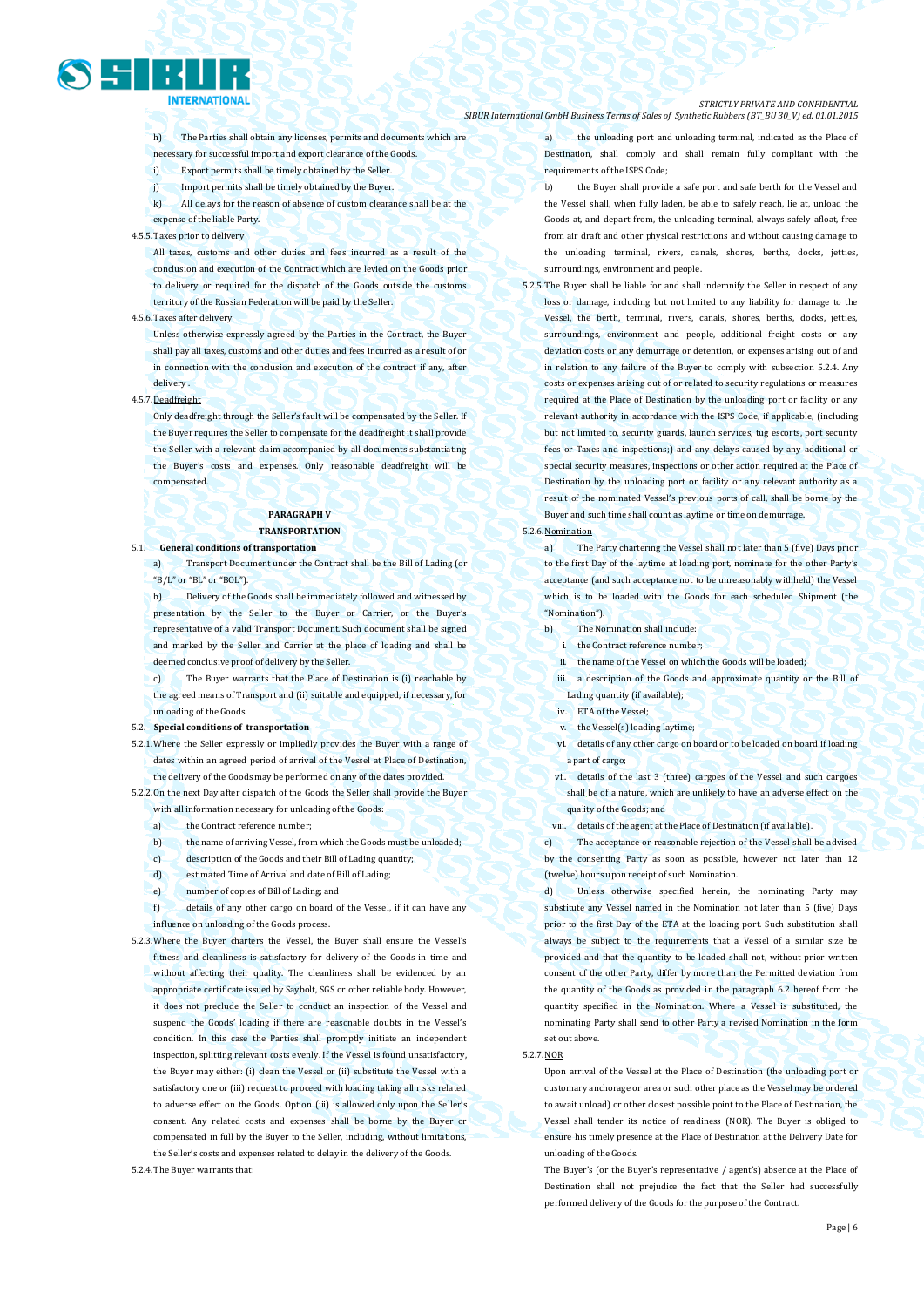Page | 7

*STRICTLY PRIVATE AND CONFIDENTIAL SIBUR International GmbH Business Terms of Sales of Synthetic Rubbers (BT\_BU 30\_V) ed. 01.01.2015*

### 5.2.8. The Buyer's Right to Require

Where the Buyer, by written instruction to the Seller, requests that the Vessel: a) co-mingles different grades of the Goods belonging to the Buyer; and/or

- b) otherwise breaches the Vessel's natural segregation; and/or
- c) dopes the Goods by introducing additives after loading; and/or
- d) adds dye to the Goods after loading; and/or
- e) performs on board blending of the Goods; and/or
- f) carries additives/dye in drums on deck; and/or

g) carries out such other cargo operation as the Buyer may reasonably require and always providing that the Vessel is capable of performing such operations and that such operations are within the scope of the charterparty conditions or otherwise agreed by the Vessel's owners,

then the Buyer shall indemnify and hold the Seller harmless against any liability, loss, damage, delay or expense that the Seller may sustain by reason of complying with the Buyer's request. The indemnity given by the Buyer to the Seller shall be no less in scope than the indemnity required by the Vessel's owners to comply with the Buyer's request.

### 5.2.9.The Seller's Right to Refuse

The Seller reserves the right to refuse at any time:

a) to direct any Vessel to undertake or to complete the voyage to the Place of Destination if such Vessel is required in the performance of the Contract, in the Seller's opinion, to risk its safety or to risk ice damage, or to transit or to proceed or to remain in waters where there is war (whether declared or not), terrorism, piracy or threat thereof; or

b) to direct the Vessel to undertake the voyage to the intended Place of Destination if such Vessel is required in the performance of the Contract to transit waters, which in the Seller's reasonable opinion, would involve abnormal delay; or

c) to undertake any activity in furtherance of the voyage which in the opinion of the Vessel's master could place the Vessel, its cargo or crew at risk. If the Seller agrees to direct the Vessel to undertake or to complete a voyage as referred to in this paragraph, the Buyer undertakes to reimburse the Seller, in addition to the Total Goods Value payable under the Contract, for all costs incurred by the Seller in respect of any additional, freight, demurrage, insurance premium and any other sums that the Seller may be required to pay to the Vessel's owner including but not limited to any sums in respect of any amounts deductible under such owners' insurance and any other costs and/or expenses incurred by the Seller.

### 5.2.10. Ice Clause

a) In case of ice at the Place of Destination or on the voyage to the Place of Destination which directly prevents or hinders safe navigation, the Vessel may only follow a path cut by ice breakers, provided that the master considers such navigation safe. Under no circumstances will the Vessel be obliged to force a path through the ice. If required, the Buyer shall, at its own expense, place icebreakers at the Vessel's disposal.

- b) The Buyer shall reimburse the Seller for:
	- i. any additional insurance premium incurred;

ii. the cost of any ice damage incurred less any sum which is recovered under the applicable insurance policy or policies; and

iii. any charter hire paid by the Seller for the period of repair necessitated by ice damage, including hire paid by the Seller for the Vessel's deviation to the repair yard.

c) In the event that the Place of Destination is inaccessible due to ice, or in the event that the master deems the Vessel to be at risk of being unable to leave the Place of Destination due to ice, the Vessel will proceed to the nearest ice-free position and request revised orders. Immediately upon receipt of such request, the Buyer shall nominate an alternative ice-free and accessible port or facilities for receiving the Goods, provided that if the Place of Destination is a loading port then such an alternative ice-free and accessible port or facilities shall be agreed with the Seller. Any additional freight, expenses, demurrage and/or dues incurred as a result of such revised orders shall be for the account of the Buyer.

#### **PARAGRAPH VI SHIPMENT PERIOD**

- **The Shipment Date shall be specified in the Transport Document.**
- 6.2. (i) If the Parties agree that the Shipment period shall be any month of a year without indication of the dates, and

(ii) within 10 (ten) Days prior to the last day of such month the dates of dispatch are not agreed by the Parties, the Seller shall be entitled not to deliver the respective Shipment and/or sell such Shipment to any third party and shall not be liable to the Buyer for such non-delivery or for any losses and expenses incurred by the Buyer. If the Seller decides to sell the respective Shipment to any third party the Buyer shall reimburse to the Seller all expenses arising out and/or in connection with such sales.

### 6.3. TRANSPORTATION INFORMATION

a)If the Goods' transportation is arranged by the Seller, the Buyer shall submit to the Seller the Transportation information required for the transportation and delivery of the Goods via facsimile, or by other means agreed upon by the Parties at least 5 (five) Business Days before the first Day of laytime of each Shipment.

b)The Transportation information shall include:

 all instructions regarding customary documentation which may be required at the Place of Destination;

- $\bullet$  the identity of the terminal(s) at the Place of Destination, with instructions to enable the Carrier to prepare and submit necessary information to the customs or border authorities; and
- any other documents requested by the Seller.

Should the Buyer fail to timely submit the Transportation information, the Seller may, at its sole discretion elect to extend the time for delivery of the Goods which, if so extended, will not constitute a waiver of the Buyer's breach of the Contract.

d) The Seller shall send to the Buyer the details of the dispatched Shipment via facsimile or by other means agreed upon by the Parties within 5 (five) Business Days after dispatch of the Goods. The details of the dispatched Shipment shall include: Vessel name, the Goods quantity and ETA at the Place of Shipment or the Place of Destination (whichever is applicable).

Any delays in loading the Goods at the Place of Shipment (including where the Seller is entitled to delay delivery of the Goods) or in unloading the Goods at the Place of Destination caused by the Buyer's failure to provide any necessary Transportation information, or as a result of omissions or inaccuracies in the Transportation information provided, will be for at the Buyer's cost. The Buyer shall indemnify the Seller for all costs, losses and damages, including, but not limited to, demurrage and/or detention incurred by the Seller as a result thereof.

### **PARAGRAPH VII LAYTIME**

- 7.1. The time allowed to the Buyer for the loading or unloading of the Goods deliverable under the Contract shall be as set out in the Contract.
- 7.2. If the amount of laytime permitted is not set out in the Contract, laytime shall be 24 (twenty four) hours or such a lesser period as may be specified in the relevant charterparty and/or the agreement with the Carrier, unless otherwise expressly mutually agreed by the Parties in writing. Sundays and Holidays shall be included, unless unloading on the Sunday or Holiday in question is prohibited by Law or regulation or custom at the unloading terminal. Laytime shall commence: 6 (six) hours after NOR has been tendered (berth or no berth); or when the Vessel is all fast at the berth; whichever is the earlier.

7.3. The Buyer may not refuse to certify receipt of the notice and if it does so, the time of arrival shall be determined according to the Carrier's records. The Buyer shall pay in full any expenses and costs of the Carrier and/or the Seller related to the Buyer's refusal to certify any such notice.

7.4. For the purpose of calculating laytime, loading and unloading of the Goods shall be deemed to have been completed upon disconnection of the discharging hoses or the loading/unloading of the last portion of the Goods.

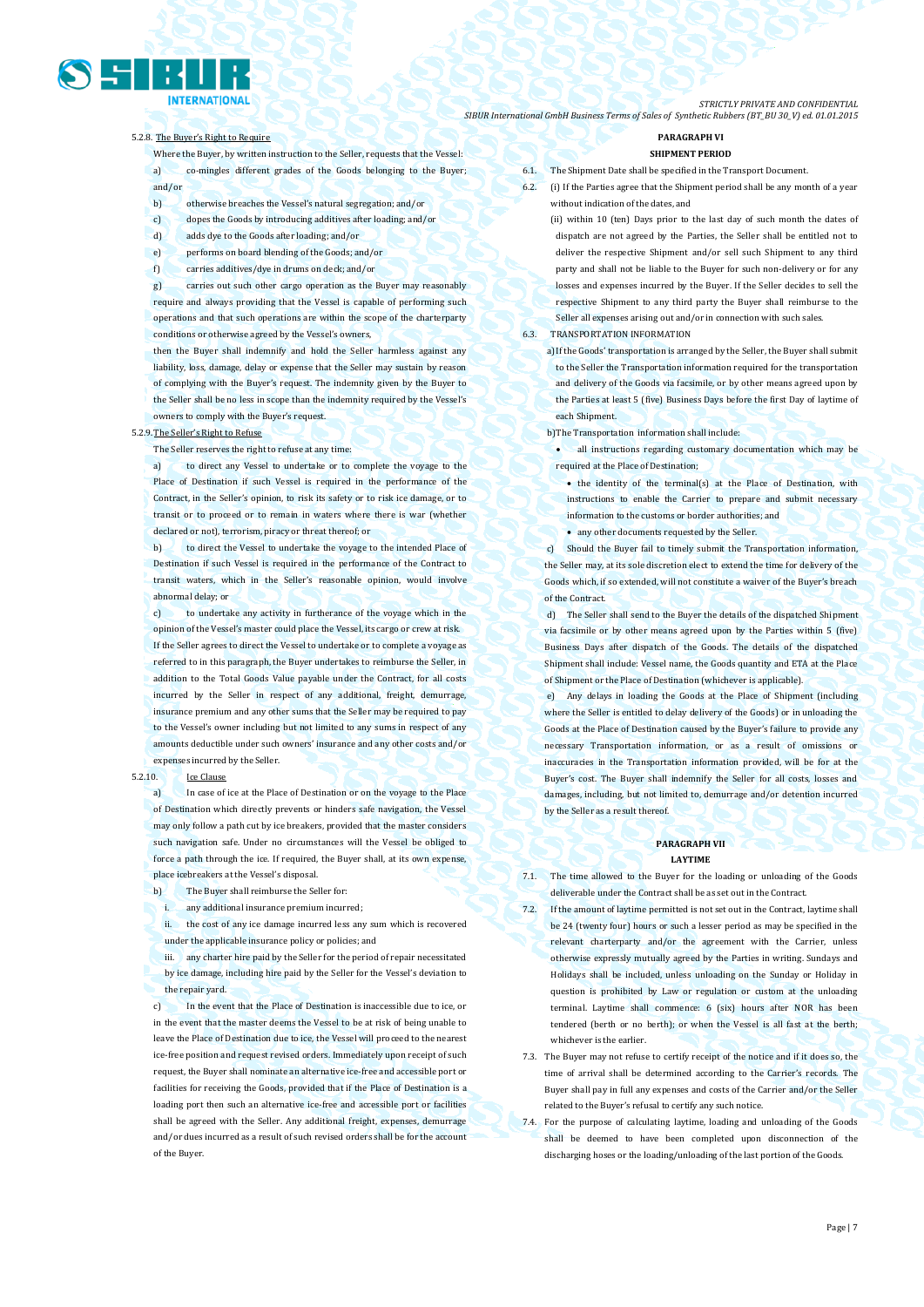

**PARAGRAPH VIII DEMURRAGE**

- 8.1. If the Goods are not loaded or unloaded (whichever is applicable) by the Party required to load or unload the Goods (whichever is applicable) within the time allowed in accordance with the laytime provisions of the Contract and/or hereof, such Party shall pay to the other Party demurrage in respect of the excess time at the rate set out in the Contract. Unless the Contract provides otherwise, no Force Majeure Event shall affect the running of the laytime or vary or excuse the obligation to pay demurrage. The Party required to load or unload the Goods shall indemnify the other Party for all demurrage costs resulting from delay in loading or unloading of the Goods by the Party required to load or unload the Goods.
- 8.2. Where no demurrage rate has been provided in the Contract, the demurrage rate shall be as set out in the relevant agreement with the Carrier and/or the terms and conditions of the charter party (as the case may be), if neither the agreement nor the terms and conditions of the charter party does not specify a demurrage rate, the rate shall be the market rate for the applicable means of Transport on the date of the completion of loading/unloading as shall be assessed by a mutually agreed independent broker. In the event that the Parties do not agree on a mutually acceptable broker, then each Party will appoint an independent broker and the two so appointed will appoint a third. The assessment that is the furthest away from the median will be discounted and the applicable demurrage rate will be the average of the two remaining assessments.
- 8.3. Unless the Contract provides otherwise, demurrage claims must be addressed to the other Party with complete supporting documentation within 9 (nine) months after the Delivery Date ; however, it shall not be considered as timebarred by this paragraph. The Parties consider this period reasonable as they agree that customarily carriers make demurrage claims within approximately 6 (six) months after the Delivery Date.
- 8.4. Demurrage claims shall be considered within 30 (thirty) Days after their receipt by the relevant Party and shall be paid by the relevant Party not later than 14 (fourteen) Days after the invoice receipt from the other Party. If no substantiated comments have been given within the specified 30 (thirty) Days period, the claim shall be deemed accepted.
- 8.5. If the Party required to load or unload the Goods (whichever is applicable) does not load or unload the Goods within the time allowed in accordance with the laytime provisions of the Contract , such Party shall be liable for demurrage even if such delay was caused by the fault or the failure of the Vessel or its master or crew, or if loading or unloading is suspended for the Vessel's own purposes. In such cases the Party in Default shall pay to the other Party all costs and expenses incurred by such other Party as a result thereof.
- 8.6. The demurrage caused by events such as accidents occurring to equipment that affects the loading or unloading of the Goods or fire in or near the loading facilities shall be determined in the appropriate charter party.
- 8.7. Notwithstanding clause 7.2. of PART VII of the General Terms (ARBITRATION AND LAW), any dispute, controversy, claim or difference relating to or arising out of demurrage in delivery by sea due or alleged to be due under the Contract shall be referred to arbitration in London in accordance with the London Maritime Arbitrators Association (LMAA) Terms current at the time when the arbitration proceedings are commenced.
- 8.7.1. The referral shall be to three arbitrators. A party wishing to refer a dispute to arbitration shall appoint its arbitrator and send notice of such appointment in writing to the other party requiring the other party to appoint its own arbitrator within 14 (fourteen) days of that notice and stating that it will appoint its arbitrator as sole arbitrator unless the other party appoints its own arbitrator and gives notice that it has done so within the 14 (fourteen) days specified. If the other party does not appoint its own arbitrator and give notice that it has done so within 14 (fourteen) days specified, the party referring a dispute to arbitration may, without the requirement of any further prior notice to the other party, appoint its arbitrator as sole arbitrator and shall advise the other party accordingly. The award of a sole arbitrator shall be binding on both parties as if he had been appointed by agreement.
- 8.7.2. Nothing herein shall prevent the parties agreeing in writing to vary these provisions to provide for the appointment of a sole arbitrator.

*STRICTLY PRIVATE AND CONFIDENTIAL SIBUR International GmbH Business Terms of Sales of Synthetic Rubbers (BT\_BU 30\_V) ed. 01.01.2015*

> 8.7.3. In cases where neither the demurrage claim nor any counterclaim exceeds the sum of USD 10,000 (or such other sum as the parties may agree) the arbitration shall be conducted in accordance with the LMAA Small Claims Procedure as applicable at the time when the arbitration proceedings are commenced.

### **PARAGRAPH IX PRICE**

9.1. The Price for the Goods shall be determined in the Contract.

### **PARAGRAPH X PAYMENT TERMS**

### *Unless otherwise specified in this Business Terms general payment terms shall be in accordance with Part III ("GENERAL PAYMENT TERMS") of the General Terms*

### **Section 10.1. Prepayment (advance payment)**

### *This Section 10.1 applies to Contracts specifying Prepayment , unless the Contract provides otherwise*

10.1.1. Buyer shall pay for the Goods as follows:

The Buyer shall pay one hundred per cent (100%) of the amounts specified in Seller's proforma invoice in advance of delivery within five (5) Business Days after the date of the invoice but no later than three (3) Business Days prior to the Goods' dispatch by the Manufacturer as indicated in the invoice.

- ii. Buyer shall payt by wire transfer and without deduction or setoff into Seller's bank account and Buyer shall indicate the number and the Signing Date of the Contract/Amendment and proforma invoice number in the payment reference .
- iii. If the amount paid by Buyer as Prepayment for the Goods is less than the amount due to be paid for the Actual Contract Quantity or the Actual Monthly Quantity (as the case may be) Buyer shall pay the outstanding balance within five (5) Days of Seller's invoice for the balance.
- iv. If the amount paid by Buyer as Prepayment for the Goods exceeds the amount due to be paid for the Actual Contract Quantity or the Actual Monthly Quantity (as the case may be) the Parties shall mutually agree whether (i) the difference will be applied to future Shipments, if applicable or (ii) the Seller shall return such difference between the amounts within five (5) Business Days of the signing of the Verification Act by the Parties.

### **Section 10.2. Post payment**

*This Section 10.2 applies to Contracts specifying Post payment*

10.2.1 Buyer shall pay one hundred per cent (100%) of the amounts specified in Seller's invoice not later than the date specified in the Contract. 10.2.2 Partial payments shall be allowed, subject to subsection 10.2.1 above.

### **Section 10.3. Letter of Credit**

#### *This Section 10.3 applies to Contracts specifying Letter of Credit*

of the Letter of Credit. Buyer shall procure issuance of the Letter of Credit within five (5) Business Days from the Signing Date in accordance with these Business Terms and the Contract.

10.3.2 Validity period of the Letter of Credit. The validity period for the Letter of Credit shall cover the payment period in the Contract plus thirty (30) Days, provided, however, that the total minimum validity period shall be no less than ninety (90) Days. Buyer shall procure that the validity period of the Letter of Credit shall be extended if a Force Majeure Event extends the payment period under the Contract.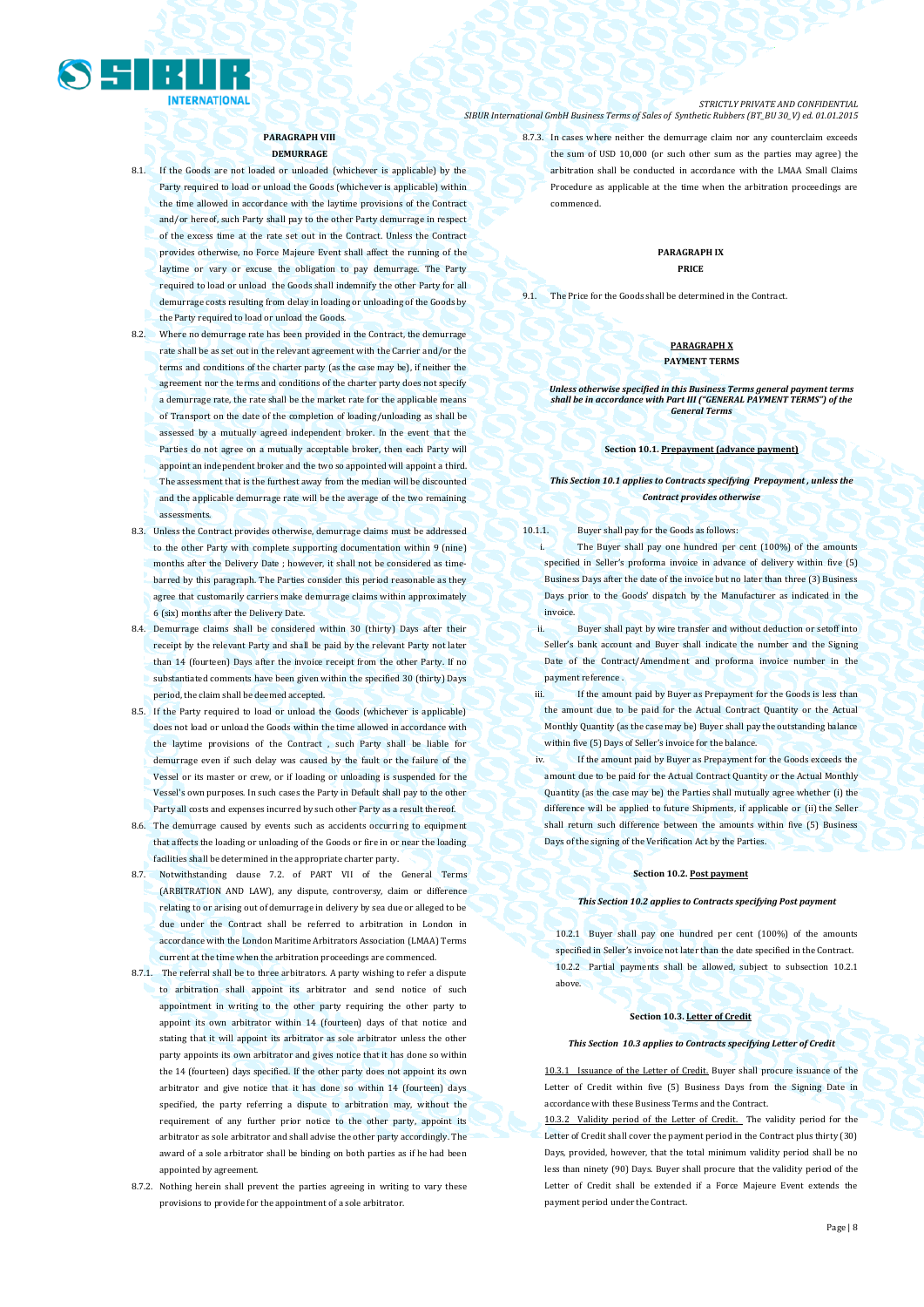

### 10.3.3 Documents

Buyer shall procure that:

(a) the only documents required to be presented by Seller to collect under the Letter of Credit shall be the following:

- i. Seller's invoice (fax or email copy); and
- ii. Transport Document;

(b) documents prepared in Russian are acceptable; and

(c) minor mistakes and misprints in the documents are acceptable. 10,3.4 Letter of Credit Conditions

The payment for the Goods shall be effected by Buyer as follows:

i. Buyer shall procure issuance in favour of Seller an irrevocable and divisible Letter of Credit payable at sight in strict accordance with the terms and from a bank and in a form confirmed in writing by Seller but in any case prior to the dispatch of Goods ;

Buyer shall provide Seller with the draft of such irrevocable Letter of Credit for Seller's preliminary written approval;

expenses in connection with the opening, amendment and utilisation of the Letter of Credit shall be paid by Buyer; and

iv. The Letter of Credit shall be issued in the amount of one hundred and ten per cent (110%) of the Price multiplied by the Shipment quantity of the Goods to be delivered.

### **Section 10.4. Security of the Buyer's Payment Obligations**

*This Section 10.4 applies to Contracts specifying the Security of the Buyer's payment obligations*

### **10.4.1 Stand-by Letter of Credit**

Issuance of Stand-by-Letter of Credit. The Buyer shall procure the issuance of a Stand-by Letter of Credit within five (5) Business Days from the Signing Date in accordance with these Business Terms and the Contract.

b) Validity period. The validity period for the Stand-by Letter of Credit shall be ninety (90) Days.

c) Stand-by-Letter of Credit procedure. If Buyer fails to pay one hundred per cent (100%) of the amount specified in Seller's invoice within the time specified in the Contract the Seller may immediately look to the Stand-By Letter of Credit against the presentation by Seller to Seller's bank (as specified in Seller's invoice) of the following documents:

> Seller's (Beneficiary) letter with the following statements (telex, fax or email acceptable):

> > the Seller has delivered the Goods in conformity with the Contract and these Business Terms and the invoice has been sent to the Buyer; and

> > payment of Seller's invoice for delivery of the Goods is properly due to the Seller, and such payment has not been made to the Seller by the Buyer within the terms of the Contract;

- ii. copy of the Seller's invoice (telex, fax or email acceptable);
- iii. Transport Document (telex, fax or email acceptable).

Stand-by Letter of Credit Conditions. Buyer shall pay for the Goods as follows:

**i.** Buyer shall procure issuance in favour of the Seller an irrevocable Stand-By Letter of Credit payable in accordance with the terms and from a bank and in a form confirmed in writing by Seller but in any case prior to the Goods' dispatch.

**ii.** The Stand-By Letter of Credit shall be issued for the amount of one hundred and ten per cent (110 %) of the Planned Contract Quantity or the Planned Monthly Quantity (as the case may be) and shall be valid for a period specified in the Contract. Buyer shall procure the extension of the validity period of the Stand-by Letter of Credit to the extent that the payment period is extended by a Force Majeure Event.

**iii.** Buyer shall provide Seller with a draft of such Stand-By Letter of Credit for Seller's preliminary written approval.

#### *STRICTLY PRIVATE AND CONFIDENTIAL SIBUR International GmbH Business Terms of Sales of Synthetic Rubbers (BT\_BU 30\_V) ed. 01.01.2015*

**iv.** Expenses in connection with the opening, amendment and utilisation of the Stand-By Letter of Credit shall be paid by Buyer.

**v.** Any and all costs, loss or damage incurred by Seller as a result of Buyer's failure to comply with this Clause shall be for Buyer's account and Seller shall indemnify Seller and hold it harmless against all such costs, loss and damage.

#### **10.4.2 Parent company guarantee**

Upon Seller's request, Buyer shall provide Seller with, and shall procure delivery to Seller of, Buyer's parent company guarantee securing the performance of all the Buyer's obligations under the Contract (including these Business Terms and the General Terms). Such guarantee shall be provided within ten (10) Business Days after Seller's request and shall be in writing, in a form satisfactory to the Seller and issued for the term of the Contract plus six (6) months. If Buyer has no parent company satisfactory to Seller, the guarantee may be issued by an Affiliate(s) or other third party(ies) as agreed with Seller

Seller is not obliged to deliver the Goods until the requested guarantee is duly furnished and Buyer shall reimburse to Seller upon demand any and all related costs in connection with such delay. If Buyer delays the provision of the guarantee for more than ten(10) Business Days, Seller is entitled to terminate the Contract by written notice to Buyer.

### **10.4.3 Bank guarantee**

The Buyer shall provide Seller with an irrevocable and unconditional bank guarantee issued in favour of Seller and securing the performance of all of Buyer's obligations under the Contract. The bank guarantee shall be provided within ten (10) Business Days after the date of signing of the Contract and shall be issued for an amount and by a bank previously confirmed in writing by Seller but in any case prior to the Goods' dispatch. The bank guarantee shall be issued for the term of the Contract plus thirty (30) calendar days and shall be transferred by SWIFT or other interbank communications system via the bank of the Seller. Buyer shall procure issuance of and any amendment to the bank guarantee at its own expense.

Seller is not obliged to supply the Goods until the requested bank guarantee is duly furnished and the Buyer shall pay to Seller any and all related costs in connection with such delay. If the Buyer delays the provision of the bank guarantee for more than ten (10) Business Days, Seller may elect, at its own discretion, either to (di) change the payment terms of the Goods to Prepayment (Section 10.1. hereof), or (ii) suspend the performance of the Contract, or (iii) unilaterally terminate the Contract. Such suspension and/or termination shall not entitle the Buyer to claim for liquidated damages.

### **10.4.4 Reinstatement of Guarantee**

If any guarantee, including but not limited to bank guarantee, of a parent company or of any other third party(ies) specified in the Section 10.4.3. hereof and/or the Letter of Credit, and/or the Stand-by Letter of Credit, which were provided by the Buyer to the Seller in accordance herewith, ("Guarantees") ceases or threatens to cease to be effective and/or valid due to Sanctions, bankruptcy, insolvency, reorganization, liquidation, revocation of a licence or similar proceedings in respect of bank, parent company or any other third party(ies) specified in the Section 10.4.2. hereof, and/or for any other reason, not related to the Seller, prior to the term herein stipulated, the Buyer shall procure the reissuance ofsuch Guarantee in compliance herewith, promptly but not later than ten (10) Days from the occurrence of any event indicated in this Section. Where Buyer fails to procure reinstatement of any Guarantee within the specified term, Seller is entitled upon written notice to Buyer to suspend performance of all and any obligations hereunder until the new Guarantee is provided, and/or cancel and/or resell or otherwise dispose of the Goods to any third party. Seller shall be not liable for such suspense of the obligation's(s') performance, and/or cancellation, and/or resale and any other disposal of the Goods. Buyer may not make any claims in connection with such acts of the Seller notwithstanding anything to the contrary herein and in the applicable Law.

In any case the Buyer shall reimburse to the Seller within seven (7) days from receipt of a written demand all and any costs, charges, expenses and losses, including related to storage, transport, resale and disposal of the Goods, demurrage incurred by the Seller in connection with non-performance or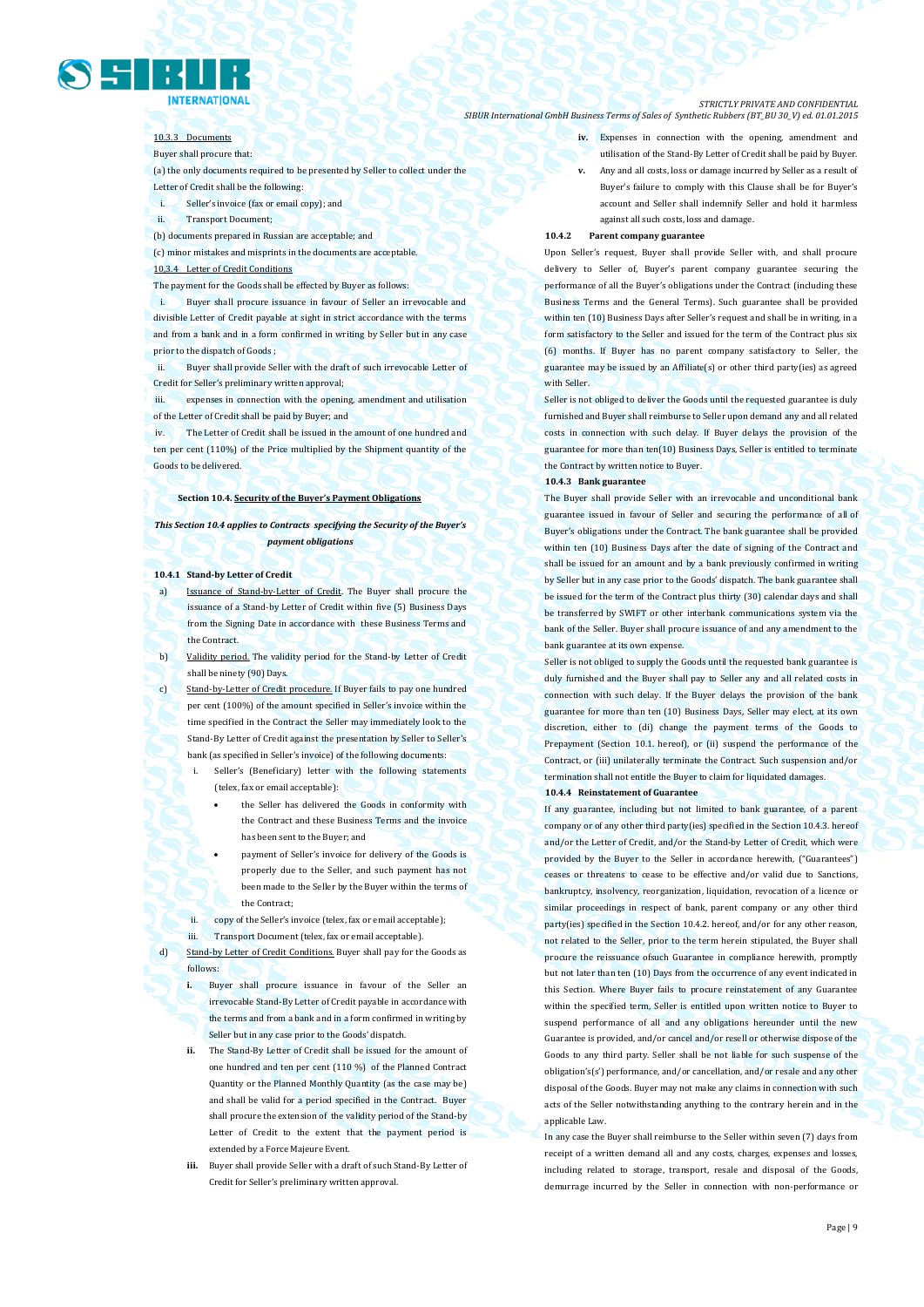

improper performance of obligation for the Guarantee's/Guarantees' reissue by the Buyer.

### **PARAGRAPH XI RESPONSIBILITIES OF THE PARTIES**

11.1. Delivery liquidated damages

- For each full Week of delay in Seller's delivery ofs the Goods commencing thirty (30) Days after the latest date within the Shipment period as specified in the Contract, the Buyer shall be entitled to demand liquidated damages from the Seller for such delivery delay in the amount equal to 0.1% (one tenth of one per cent) of the Price for the late delivered Goods per Day, up to a maximum of 10% (ten per cent) of the Price for the late delivered Goods.
- b. The Parties acknowledge and agree that in no event shall the Seller be considered to be in breach under the Contract due to any late delivery and the Buyer shall not be entitled to liquidated damages until the Seller is at least more than 30 (thirty) Days late under the terms and conditions specified in the Contract. The Seller shall not be liable to the Buyer in liquidated damages for delay caused by a Force Majeure Event, failure or default on the part of the Buyer, or where the Seller is entitled to delay delivery pursuant to the terms of the Contract.
- The Parties acknowledge and agree that in no event shall the Seller be considered to be in breach under the Contract due to any late delivery or nondelivery of the Goods and the Buyer shall not be entitled to claim any losses, or liquidated damages, or any other claims in case of the planned Manufacture production capacity repair; provided that the Seller shall notify the Buyer of such repair not later than one week prior to the month when the repair is planned. The Parties acknowledge and agree that Seller's notification of the repair is enough and sufficient evidence and confirmation of the planned repair.
- d. THE LIQUIDATED DAMAGES SET FORTH HEREUNDER TOGETHER WITH THE RIGHT OF TERMINATION SET OUT IN SECTION 12.3. HEREOF SHALL BE THE BUYER'S SOLE AND EXCLUSIVE REMEDIES FOR ANY LATE DELIVERY OF ANY GOODS OR PART THEREOF AND THE SELLER SHALL HAVE NO FURTHER LIABILITY WHATSOEVER, WHETHER IN CONTRACT, TORT (INCLUDING NEGLIGENCE OR STRICT LIABILITY).
- 11.2. Interest for late payment. In case the Buyer fails to comply with the terms of the payment set out in the Contract the Buyer shall pay to the Seller interest at the lesser of (i) one month LIBOR plus 4% (four per cent) per annum of the outstanding amount or (ii) the maximum allowed by applicable Law.
- 11.3. Suspension. If the conditions or terms of payment are breached by the Buyer the Seller may, at the Seller's option, either suspend delivery of the Goods to the Buyer or unilaterally terminate the Contract. Such suspension shall not constitute a delay for the purposes of liquidated damages.
- 11.4. Late acceptance. In the event that the Buyer fails or refuses to accept delivery of the Goods or any part thereof pending laytime (i.e. have not commenced the accepting and unloading/loading of the Goods as the case may be; or furnished the Seller with explanation of delay and further instructions as regards the Goods satisfactory for the Seller); provided that such Goods have been delivered in accordance with the terms of the Contract, without prejudice to the Seller's other rights under the Contract or the applicable Law, the Seller is entitled to pass the Goods to a proximate logistic company or keeper at the Buyer's risk and expense of which the Buyer shall be notified within reasonable time. The Seller is entitled to exercise its right hereunder irrespective of whether the title to the Goods has passed to the Buyer under the Contract or not. The quantities of the Goods passed confirmed by such a logistic company or keeper shall be deemed as due confirmation of the quantities of the Goods delivered by the Seller; the term for quality claims for the Goods specified in Section 2.8. hereof shall commence as of the expiration of the laytime. The Seller shall be entitled to claim without limitation all and any transport and/or insurance cancellation costs, storage costs, additional transport costs, customs duties, demurrage and other similar or related costs and all expenses arising out of or in connection with such late acceptance from the Buyer till the moment when the Goods are taken by the Buyer.

11.5. The Seller's disposal rights. In the event that the Buyer (or the Buyer's authorized representative, or the Buyer's Carrier, etc.) fails or refuses to accept delivery of the Goods or any part thereof within 5 (five) Days of the due date mutually agreed by the Parties, entirely without prejudice to the Seller's other rights under the Contract or the applicable Law, the Seller shall at its sole discretion be entitled to sell the quantity of the Goods which were not taken by the Buyer. The Seller is entitled to exercise its right hereunder irrespective of whether the title to the Goods has passed to the Buyer under the Contract or not. The Seller is also entitled either (i) to demand the Buyer to reimburse all Seller's costs of sale including, without limitation, storage costs, additional transport costs, customs duties, and other similar or related reasonable costs and expenses together with any difference in the price obtained for the Goods when compared to the Price of the Goods set out in the Contract: or (ii) to deduct the amount of the received advance payment (applicable to the prepayment) for the damages incurred by the Seller as a result of such refusal; after calculating the damages the remaining part of the advance payment shall be either returned to the Buyer or offset against further **Shipments** 

### 11.6. Limitation of liabilities

- UNDER NO CIRCUMSTANCES SHALL EITHER PARTY BE LIABLE WHETHER IN THE CONTRACT, IN TORT (INCLUDING GROSS NEGLIGENCE), UNDER ANY WARRANTY OR OTHERWISE, FOR ANY INDIRECT, SPECIAL, INCIDENTAL OR CONSEQUENTIAL DAMAGES OR FOR EXEMPLARY OR PUNITIVE LOSSES OR DAMAGES, OR ANY LOSS OF PROFITS (SAVE IN RELATION TO SELLER'S LOSS OF PROFIT ARISING FROM THE BUYER'S FAILURE OR REFUSAL TO TAKE OR ACCEPT DELIVERY OF THE GOODS OR ANY PART THEREOF CONTRARY TO THE TERMS OF THE CONTRACT) OR REVENUES, OR ANY COST OF LABOR, RESULTING FROM OR ARISING OUT OF OR IN CONNECTION WITH THE GOODS OR SELLER'S PERFORMANCE UNDER, OR BREACH OF, THE CONTRACT, EVEN IF THE PARTIES HAVE BEEN ADVISED OF THE POSSIBILITY OF SUCH DAMAGES. EACH PARTY SHALL UNDERTAKE ITS BEST EFFORTS TO MITIGATE ITS LOSSES.
- b. FOR THE AVOIDANCE OF DOUBT, EITHER PARTY MAY SEEK TO RECOVER FROM THE DEFAULTING PARTY ANY ACTUAL DIRECT DAMAGES INCURRED AS A RESULT OF THE DEFAULTING PARTY'S BREACH OF CONTRACT (INCLUDING, BUT NOT LIMITED TO, REASONABLE ATTORNEYS' FEES AND COSTS); PROVIDED, HOWEVER, THAT NOTWITHSTANDING ANYTHING CONTAINED HEREIN, TO THE FULL EXTENT PERMITTED BY APPLICABLE LAW, IN NO EVENT SHALL THE SELLER'S LIABILITY IN CONNECTION WITH THE GOODS OR THE CONTRACT EXCEED THE TOTAL GOODS VALUE (INCLUDING, BUT NOT LIMITED TO TRANSPORTATION COSTS, STORAGE COSTS, ETC.) PAID TO THE SELLER BY THE BUYER FOR THE GOODS.
- c. UNDER NO CIRCUMSTANCES SHALL THE SELLER BE LIABLE FOR THE BUYER'S LOSS OF PROFIT, NON RECEIPT OF REVENUE, BUSINESS INTERRUPTIONS, THE SUSPENSION OF COMMERCIAL ACTIVITIES, OR FOR ANY INDIRECT LOSS IRRESPECTIVE OF ITS CHARACTER AND REASON.
- d. BOTH PARTIES ACKNOWLEDGE AND AGREE THAT THE EXCLUSIVE REMEDIES AND LIMITATIONS OF LIABILITIES SET FORTH HEREIN WERE BARGAINED FOR ON AN EQUAL FOOTING AND ARE CONDITIONS OF THE **CONTRACT**
- e. NOTHING IN THE CONTRACT SHALL LIMIT OR EXCLUDE THE LIABILITY OF EITHER PARTY FOR DEATH OR PERSONAL INJURY RESULTING FROM ITS NEGLIGENCE OR FOR FRAUDULENT MISREPRESENTATION.
- f.Adverse Weather. The Parties shall not be liable for delay caused by adverse weather. Notwithstanding the customary rules at the Place of Destination the Parties agree to evenly split losses caused by the adverse weather conditions and beyond the insurance coverage or other compensation from third parties.

### **PARAGRAPH XII DURATION**

12.1. The Contract shall come into effect on the Signing Date and, subject to observance of Sections 12.2-.12.3. hereof shall continue in force until all obligations have been fulfilled (unless earlier terminated hereunder or the Parties agreed otherwise in writing) and in the part of payments – until such time that same are made in full.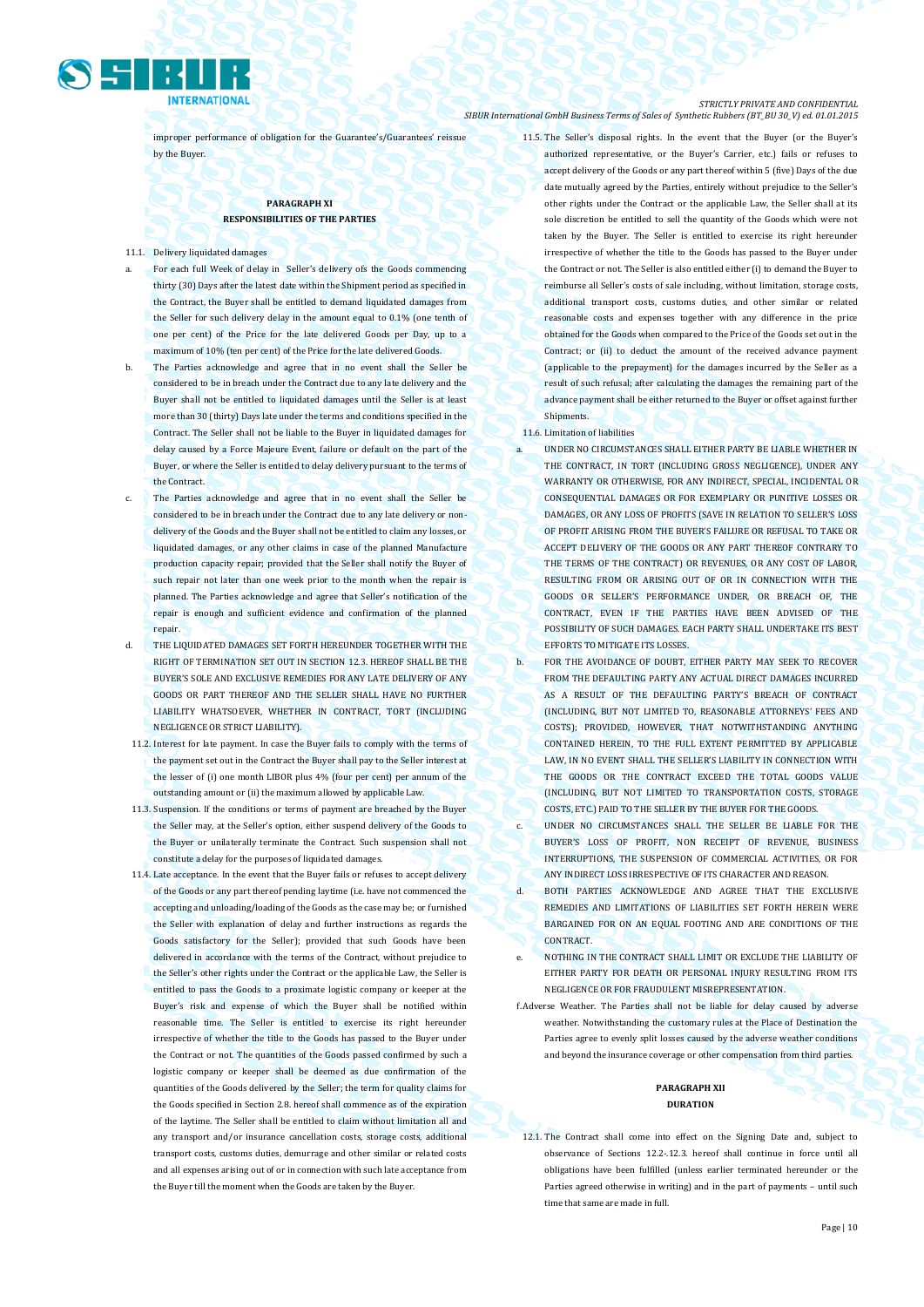### 12.2. Buyer's default

- a) The Seller may, at its sole discretion and in addition to any other legal remedies it may have, upon giving written notice to the Buyer suspend all deliveries under the Contract and/or unilaterally terminate the Contract where:
	- i. the Buyer is in breach of any condition of the Contract;
		- ii. delivery or unloading of the Goods is delayed due to any cause(s) attributable to the Buyer and such delay is not excused by any other provision of the Contract;
		- iii. loading or unloading of the Goods is delayed by more than 10 (ten) hours after the NOR has been tendered due to reasons attributable to the Buyer;
	- iv. the Buyer or its parent company commences, or becomes the subject of, any bankruptcy, insolvency, reorganization, administration, liquidation or similar proceeding or is in the Seller's reasonable opinion expected to be unable or unwilling to pay its debts as the same become due;
	- v. the Buyer or its parent company ceases or threatens to cease to function as a going concern or conduct its operations in the normal course of business;
	- vi. a creditor attaches or takes possession of all or a substantial part of the assets of the Buyer or its parent company; or
	- vii. if applicable, the Buyer delays the provision of the parent company guarantee or other security of its obligations as provided in the Contract for more than 10 (ten) Business Days.
- b) Where the Seller suspends delivery of the Goods due to any of the events referred to under the Section 12.2. a) hereof, the Seller may, so long as such event is continuing, at any time unilaterally terminate the entire Contract.
- c) Where, pursuant to the provisions of Section 12.2. hereof, the Seller, under the Contract providing for multiple Shipments, temporarily suspends the delivery of the Shipment and then decides to resume delivery of the Shipments under the Contract, the Seller may cancel the suspended delivery of Shipment and shall be under no obligation to make up for any quantity of the Goods that would have been delivered to the Buyer but for such suspension.
- d) Where the Contract provides for multiple Shipments then the rights given to the Seller in the Section 12.2. hereof, apply to all such Shipments where the Seller is allowed to terminate in respect of one Shipment, then it is entitled to terminate all the remaining Shipments.
- e) Any termination of the Contract by the Seller shall be without prejudice to the rights and obligations of each Party as accrued on the date of termination. 12.3. Seller's default
- a) The Buyer may at its sole discretion, and in addition to any other legal remedies it may have, upon giving notice to the Seller terminate the Contract,

where the Seller, for any reason whatsoever, is in a material breach of any conditions of the Contract.

- b) In relation to multiple Shipments under the Contract, the Buyer's right to terminate under this Section 12.3. hereof or otherwise, only applies to the Shipment in respect of which the Seller is in breach and not to future **Shinments**
- c) Any termination of the Contract by the Buyer shall be without prejudice to the rights and obligations of each Party as accrued at the date of termination.
- 12.4. In the event of termination of the Contract by either Party pursuant to the provisions of Section 12.2. or Section 12.3. hereof then, save where the Buyer has terminated only part of a multiple Shipments under the Contract, and in addition to any direct losses arising from the default or breach, the Party so terminating shall be entitled to claim damages from the Party in default as if the Party in default had failed to deliver or failed to accept, as the case may be, such quantity of the Goods as remained to be delivered under the Contract at the date of termination.